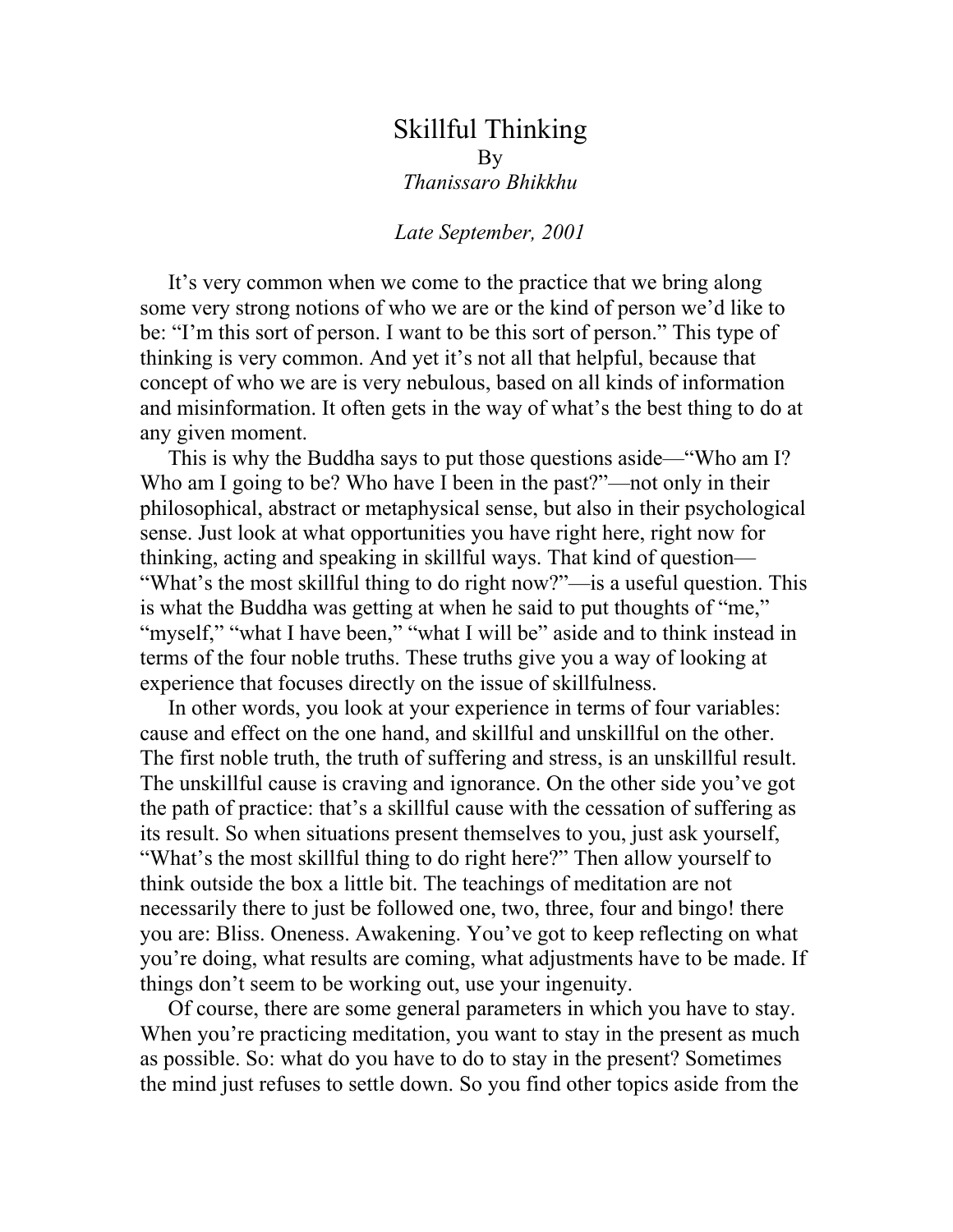breath in the present moment to focus on. If you're really having trouble focusing on the present, think of the Buddha, the Dharma, and the Sangha. Those topics help foster conviction in the path and in your own ability to practice the path. After all, the members of the noble Sangha are human beings just like you. They started out with all the strengths and weakness you have and somehow they were able to use those strengths to overcome those weaknesses in the face of all kinds of odds. If they could do it, so can you. Think in those ways for a while until you feel more confident in yourself and in the path, and then you can get back to your practice.

Or, if you find yourself getting complacent and lazy, you can think about death for a while, because death can come at any time. It's right here in your breath. If you breathe in and can't breathe out, that's death. If you breathe out and can't breathe in, that's death too.

Then you notice the way you breathe. Normally you breathe in to a point where it's not comfortable to keep on breathing in any more, so you stop and then start breathing out. You continue breathing out until you reach a point where it's no longer comfortable, and then you breathe in. You keep running into that point of the pain and discomfort each time you breathe and have to change from an out-breath to an in-breath, or an in-breath to an out. That point of discomfort may not be blatant pain but it's a sense of tension. It's got the breath hemmed in right there all the time.

If the events of the past few days have confirmed anything, they've shown how fragile everything can be. Death comes very easily. A little clot gets the wanderlust in your bloodstream, starts wandering on and then decides it's going to settle down, gets lodged in a capillary in your brain, a capillary in your heart, and that's it. Your whole system shuts down. Or some strange vagrant germ can find its way into your body and that can be it, too. Death can come from the tiniest things. The body is so fragile.

So the question is: Have you completed the work you want to complete? Do you have any idea of what work you do want to complete? Okay, when you figure that one out, you can get to work and do it. The most important work, of course, is straightening out your mind, because that's what you're going to take with you whether you live or die. So if you find yourself being complacent, think about death for a while until it gives you the incentive to get back to the practice. In other words, take what's close at hand and use it as a tool.

Don't believe the rule that meditation can't involve thinking. Sometimes you do have to think in ways that will bring you back to the present moment. Some people complain about the Buddha's teachings on past lives and future lives, that they're a distraction from the present, but when he talks about past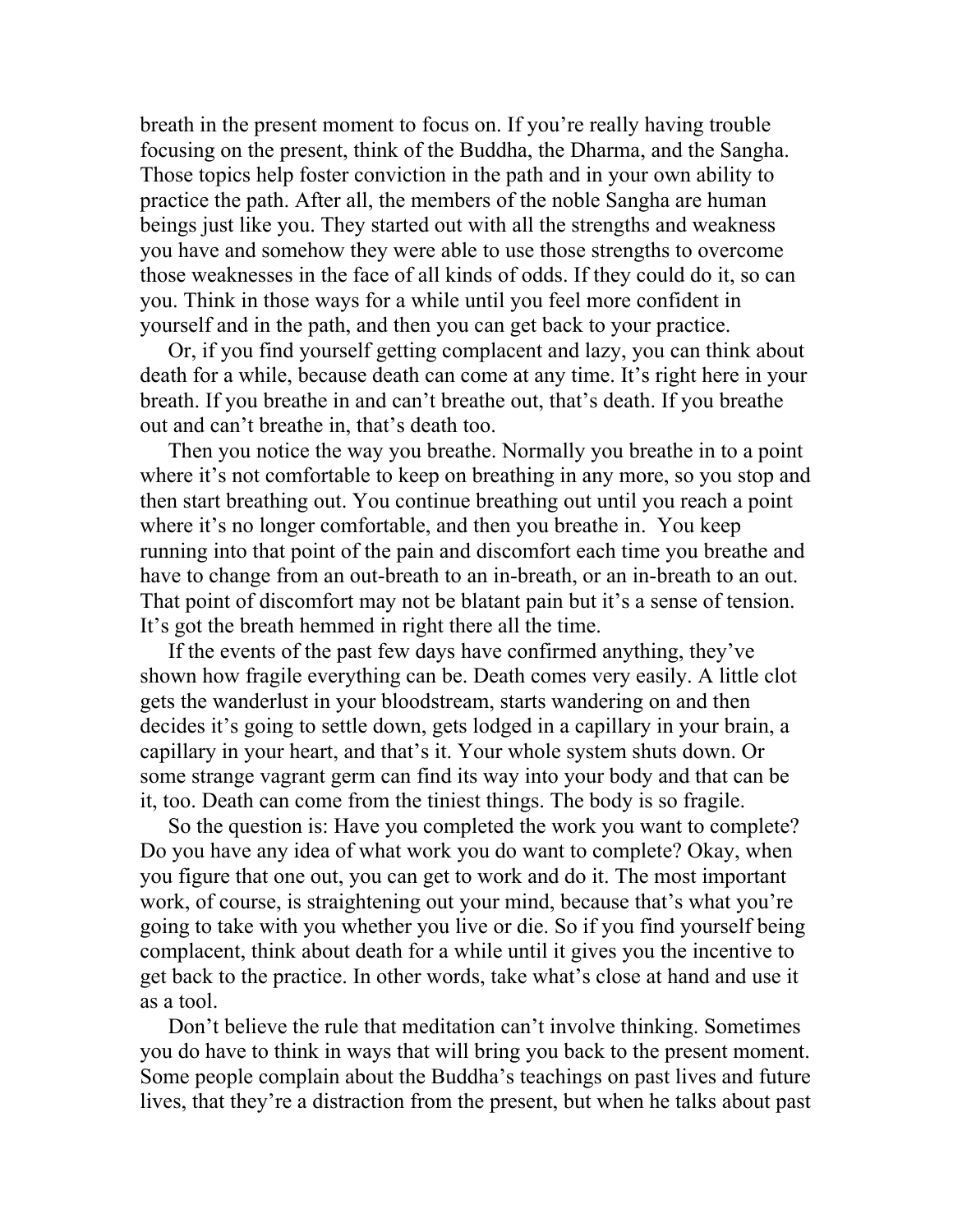lives and future lives he keeps coming down to the principle of kamma: that all the past, all the future—everything—is shaped by your choices. Okay, what choices are you responsible for right now? The ones in the present moment. He gives you the teachings on what shapes the past and future in order to bring you back to the present with an even greater sense of its importance.

So there are times when you have to use thinking, skillful thinking, in order to get past negative thinking. If you find that the narratives in your life, the issues in your life, are just too sticky to let go of easily, then use your powers of thinking in skillful ways to get you around those narratives so you can come back to the present moment, with the proper context.

So you make use of what you've got. That's a sign of discernment. Discernment isn't built except by using it, exercising it. No matter how strong or weak it is, you've got to take what you've got and put it to use if you want it to get stronger. It's like your body. If you sit and wait for it to get strong on its own without exercising it, it's going to waste away. So even as you're just getting started in the meditation, you have the chance to use your discernment, strengthen your discernment, by learning to deal with distraction.

There are lots of ways for dealing with distraction. One is just to catch yourself wandering off and bring yourself back. Another way is to reflect on the drawbacks of that distraction. If you kept thinking in that direction, where would it take you? Is that where you want to go? Or if the distraction is really insistent, tell yourself, "Okay the distraction can stay there in the background if it wants to, but I'm going to stay here with the breath in the foreground." Consciously ignore it. Don't get involved. It's like a glob of tar. If you even try to push yourself away, you get stuck. Some thoughts are like that. Other thoughts involve tension in the body. When you detect that it's tense to think in that way, just relax the tension associated with the thought and it'll go away.

There are all kinds of ways of dealing with distraction. Don't feel that you only have one tool. You've got to use all kinds of tools because there are all kinds of distraction. Each time an issue comes up in the mind, stop and ask yourself: "Okay, what's the most skillful thing to do here?" And if an immediate answer doesn't come, try experimenting. How do you think the Buddha found the path? Through experimentation. And even after he set out his teachings for people to hear, each person has had to experiment to see which way the teachings are best applied in his or her particular circumstances.